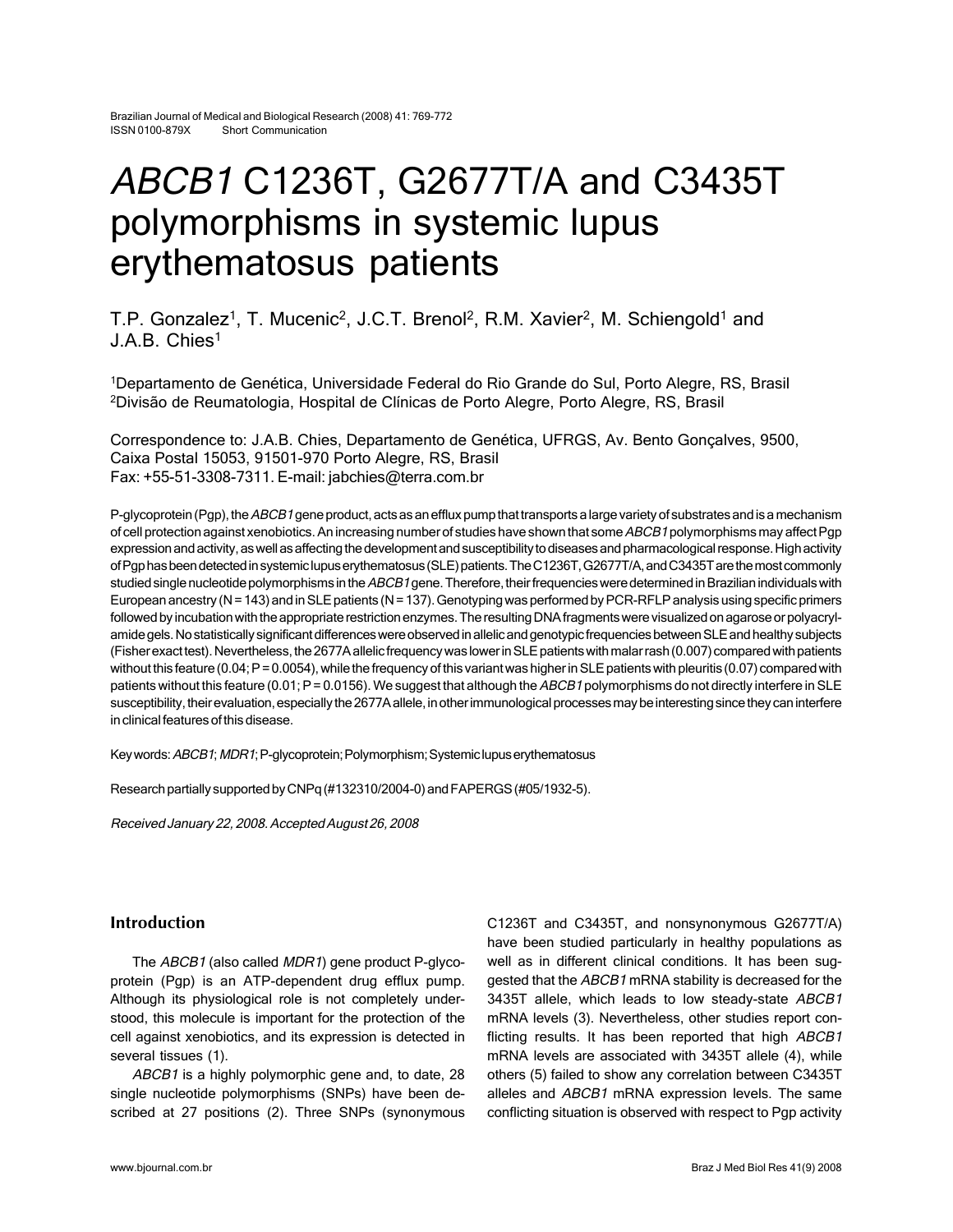and expression. The effects of the G2677T/A SNP in ABCB1 mRNA and Pgp expression levels are also the subject of controversy. While some studies reported higher expression levels in 2677TT/A subjects (6), others showed no differences between genotypes (5). The frequencies of ABCB1 allelic variants differ among different ethnic groups and linkage disequilibrium is reported between the alleles at positions 1236, 2677, and 3435 (6).

High Pgp activity has been detected in some autoimmune diseases, such as systemic lupus erythematosus (SLE) (7,8), and therapy for SLE includes the use of corticosteroids and immunosuppressants (9) that are substrates of Pgp. Therefore, in order to evaluate a possible role of the ABCB1 gene as well as of its polymorphisms in SLE, we analyzed the allelic and genotypic frequencies of C1236T, G2677T/A and C3435T polymorphisms in healthy and SLE Brazilian subjects. We also analyzed clinical features present in the SLE patients.

#### **Material and Methods**

One hundred and thirty-seven patients (16 men and 121 women; 102 of European ancestry and 35 of African ancestry) aged 1-63 years at diagnosis (mean age  $\pm$  SD =  $29.9 \pm 14.17$ ) with SLE and 143 healthy subjects (blood donors) of European ancestry (102 men and 41 women) aged 27-59 years  $(44.7 \pm 6.86)$  were studied. Patients were diagnosed according to the criteria of the American College of Rheumatology and were recruited in the Rheumatology Division, Hospital de Clínicas de Porto Alegre (HCPA), in Porto Alegre, RS, the southernmost State of Brazil. This study was approved by the HCPA Ethics Committee and written informed consent was obtained from all subjects. The most common clinical manifestations in this sample were malar rash (present in 50.4% of the patients), photosensitivity (62.0%), arthritis (78.8%) and hematological and immunological abnormalities (68.6 and 59.9%, respectively).

Genomic DNA was extracted from venous blood using a salting-out method and was screened for the SNPs using PCR-RFLP analysis. Genotyping was performed by PCR-RFLP using specific primers followed by incubation with the appropriate restriction enzymes as previously described for C1236T and G2677T/A (10) and C3435T (11) polymorphisms. The resulting DNA fragments were visualized on agarose or polyacrylamide gels.

Genotypic distribution and allelic frequencies were estimated by gene counting. Deviation from Hardy-Weinberg equilibrium was determined by the chi-square test and linkage disequilibrium and haplotype frequencies were estimated by use of the Arlequin software (version 2.000). The determination of statistically significant differences in genotypic and allelic frequencies between groups was assessed by the chi-square test or, when appropriate, by the Fisher exact test using WINPEPI (12). A significance level of 0.05 was used and statistical power was calculated for P values <0.05 (13).

### **Results**

The frequencies of ABCB1 C1236T, G2677T/A, and C3435T polymorphic alleles and genotypic distribution frequencies in patients and control group are shown in Table 1. The genotypic frequencies for all three polymorphisms in both groups were consistent with Hardy–Weinberg equilibrium ( $P > 0.5$ ). No statistically significant differ-

Table 1. Distribution of ABCB1 C1236T, G2677T/A and C3435T genotypes and their allele frequencies in patients with systemic lupus erythematosus (SLE) and in healthy controls.

| <b>SNP</b> |            | Genotypes  |             |            |            |            | Allele frequencies |      |      |
|------------|------------|------------|-------------|------------|------------|------------|--------------------|------|------|
| C1236T     | $\infty$   |            | СT          |            | ТT         |            | C                  | Т    |      |
| <b>SLE</b> | 51 (37.2%) |            | 69 (50.4%)  |            | 17 (12.4%) |            | 0.63               | 0.37 |      |
| Control    | 56 (39.2%) |            | 67 (46.8%)  |            | 20 (14.0%) |            | 0.62               | 0.38 |      |
| G2677T/A   | GG         | GT         | ТT          | GA         | ТA         | AA         | G                  | т    | A    |
| <b>SLE</b> | 53 (38.7%) | 65 (47.4%) | $12(8.8\%)$ | $3(2.2\%)$ | $4(2.9\%)$ | $0(0.0\%)$ | 0.62               | 0.36 | 0.02 |
| Control    | 57 (39.9%) | 58 (40.5%) | 22 (15.4%)  | $4(2.8\%)$ | $2(1.4\%)$ | $0(0.0\%)$ | 0.63               | 0.34 | 0.03 |
| C3435T     | $\infty$   |            | <b>CT</b>   |            | ТT         |            | C                  | T    |      |
| <b>SLE</b> | 38 (27.7%) |            | 76 (55.5%)  |            | 23 (16.8%) |            | 0.55               | 0.45 |      |
| Control    | 47 (32.9%) |            | 61 (42.6%)  |            | 35 (24.5%) |            | 0.55               | 0.45 |      |

Data are reported as number of subjects with percent in parentheses for 137 SLE patients and 143 healthy controls. SNP = single nucleotide polymorphism. No statistically significant differences were observed in allelic or genotypic frequencies from SLE patients and controls (Fisher exact test).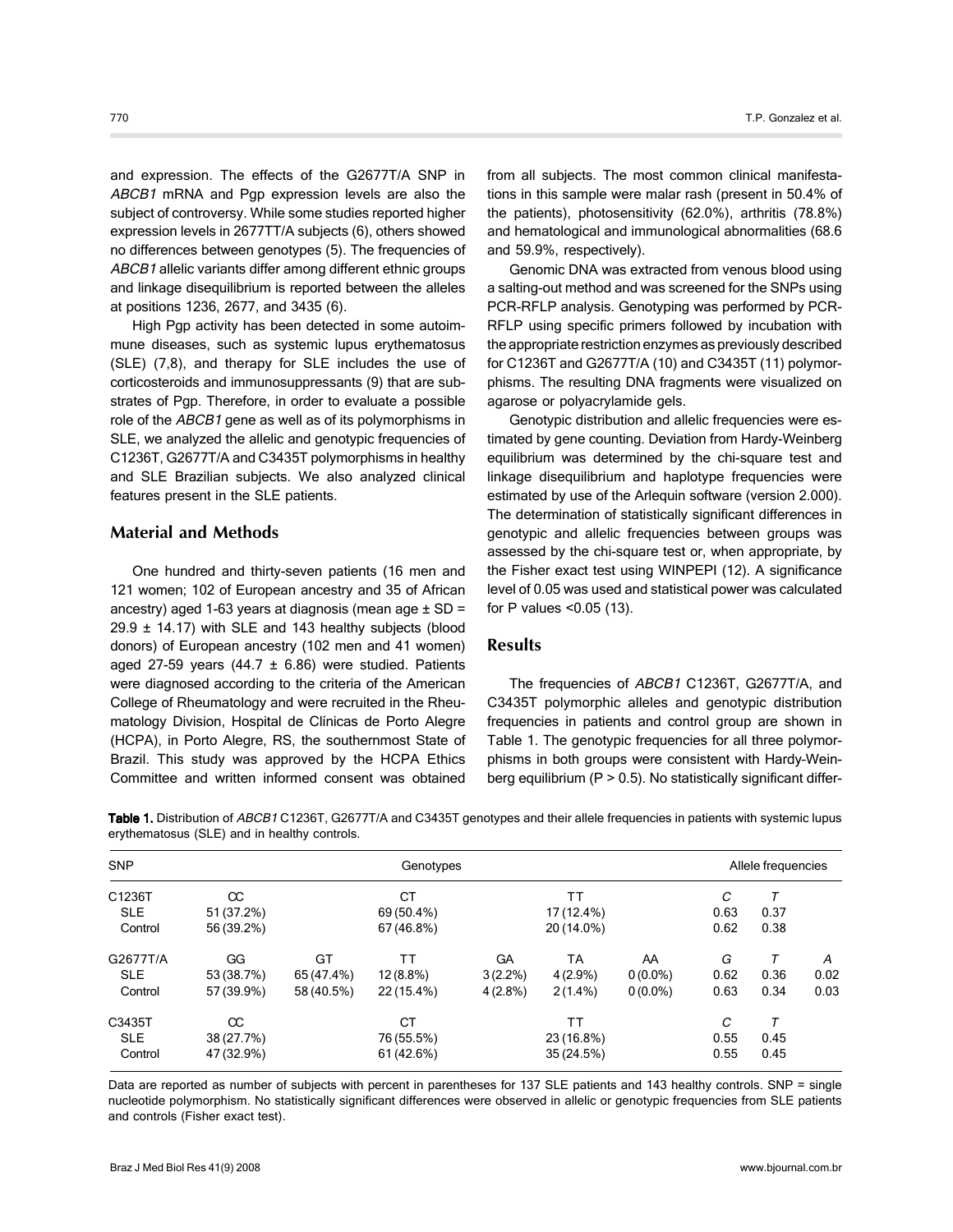ences were observed in allelic distribution between men and women in either groups (data not shown); therefore, all analyses were performed without separation of gender. No statistically significant differences were observed in genotypic or allelic frequencies between patients and controls. Allelic frequencies for C3435T were significantly different between patients with African and European ancestry (P = 0.0430, statistical power = 0.6486) but no statistically significant differences were observed in allelic distribution when only patients with European ancestry were compared to the control group (data not shown).

Haplotypic frequencies were estimated by a maximumlikelihood method for both patients and control group, and for all subgroups of patients. The most frequently observed haplotypes were 1236C/2677G/3435C and 1236T/2677T/ 3435T, accounting, respectively, for 44.9 and 28.2% of all haplotypes in SLE and for 44.8 and 27.0% in the control group.

## **Discussion**

In this study, we presented data relative to the frequencies of the three more commonly studied ABCB1 SNPs in a sample of healthy and SLE Brazilian individuals. No differences were observed for allelic frequencies among Brazilians with European ancestry and published data from Italian (14), Spanish (15), or German (5) individuals. However, C3435T allelic frequency in our European ancestry individuals differed from that observed in Portugal  $(16)$  (P = 0.013, statistical power = 0.7318; data not shown).

Patients of African ancestry included in our study presented the 3435C allele at a higher frequency (0.67) than patients of European ancestry  $(0.51; P = 0.043;$  Fisher exact test). Higher frequencies of the 3435C allele are a constant feature in populations from Africa or with African ancestry (16).

The genotypic, allelic and haplotypic distributions in SLE patients did not differ from those observed in healthy subjects in the present study. The polymorphism C3435T has been analyzed in rheumatoid arthritis in Polish individuals (17) and no differences were observed in genotypic or allelic frequencies compared to healthy subjects. These data suggest that these ABCB1 polymorphisms are not risk factors for the development of these diseases, although more research is necessary to clearly establish whether this is also true for other autoimmune diseases.

It has been suggested that Pgp may be involved in immunological processes. For instance, cytokines may be transported by Pgp, particularly IL-2, IL-4 and INF-γ (18), and pro-inflammatory cytokines seem to increase ABCB1 mRNA expression.

In our patients, we compared allelic and genotypic frequencies of the different polymorphic sites with clinical features and manifestations. We observed that the 2677A allelic frequency was decreased in patients with malar rash and was increased in patients presenting pleuritis (Table 2). These observations are intriguing since malar rash presents features of an allergic immune response although pleuritis involves an inflammatory process. In addition, Pgp activity has been reported to be increased in lymphocytes

Table 2. G2677T/A genotypes and their allele frequencies in systemic lupus erythematosus (SLE) patients with and without malar rash and pleuritis.

|               |                     | Malar rash            | <b>Pleuritis</b>    |                        |  |
|---------------|---------------------|-----------------------|---------------------|------------------------|--|
|               | Positive $(N = 69)$ | Negative ( $N = 68$ ) | Positive $(N = 34)$ | Negative ( $N = 103$ ) |  |
| 2677          |                     |                       |                     |                        |  |
| $GG (N = 53)$ | 28 (40.5%)          | 25 (36.9%)            | 15 (44.1%)          | 38 (36.9%)             |  |
| $GT (N = 65)$ | 36 (52.2%)          | 29 (42.5%)            | 13 (38.2%)          | 52 (50.5%)             |  |
| $TT (N = 12)$ | $4(5.8\%)$          | $8(11.8\%)$           | 1(2.95%)            | 11 (10.7%)             |  |
| $GA (N = 3)$  | $0(0.0\%)$          | $3(4.4\%)$            | 1(2.95%)            | $2(1.9\%)$             |  |
| $TA (N = 4)$  | 1(1.5%)             | $3(4.4\%)$            | 4 (11.8%)           | $0(0.0\%)^*$           |  |
| P value       | 0.2004              |                       | 0.0071a             |                        |  |
| G             | 0.667               | $0.53*$               | 0.65                | 0.63                   |  |
| T             | 0.336               | $0.43*$               | 0.28                | 0.36                   |  |
| A             | 0.007               | $0.04*$               | 0.07                | $0.01*$                |  |
| P value       | 0.0054 <sup>b</sup> |                       | 0.0156c             |                        |  |

Data are reported as number with percent in parentheses or frequency. Allelic and genotypic frequencies were compared in SLE patients grouped according to the presence or absence of specific clinical features. \*P < 0.05 compared to number of positive patients (Fisher exact test). Statistical power: a0.89, b0.81, c0.78.